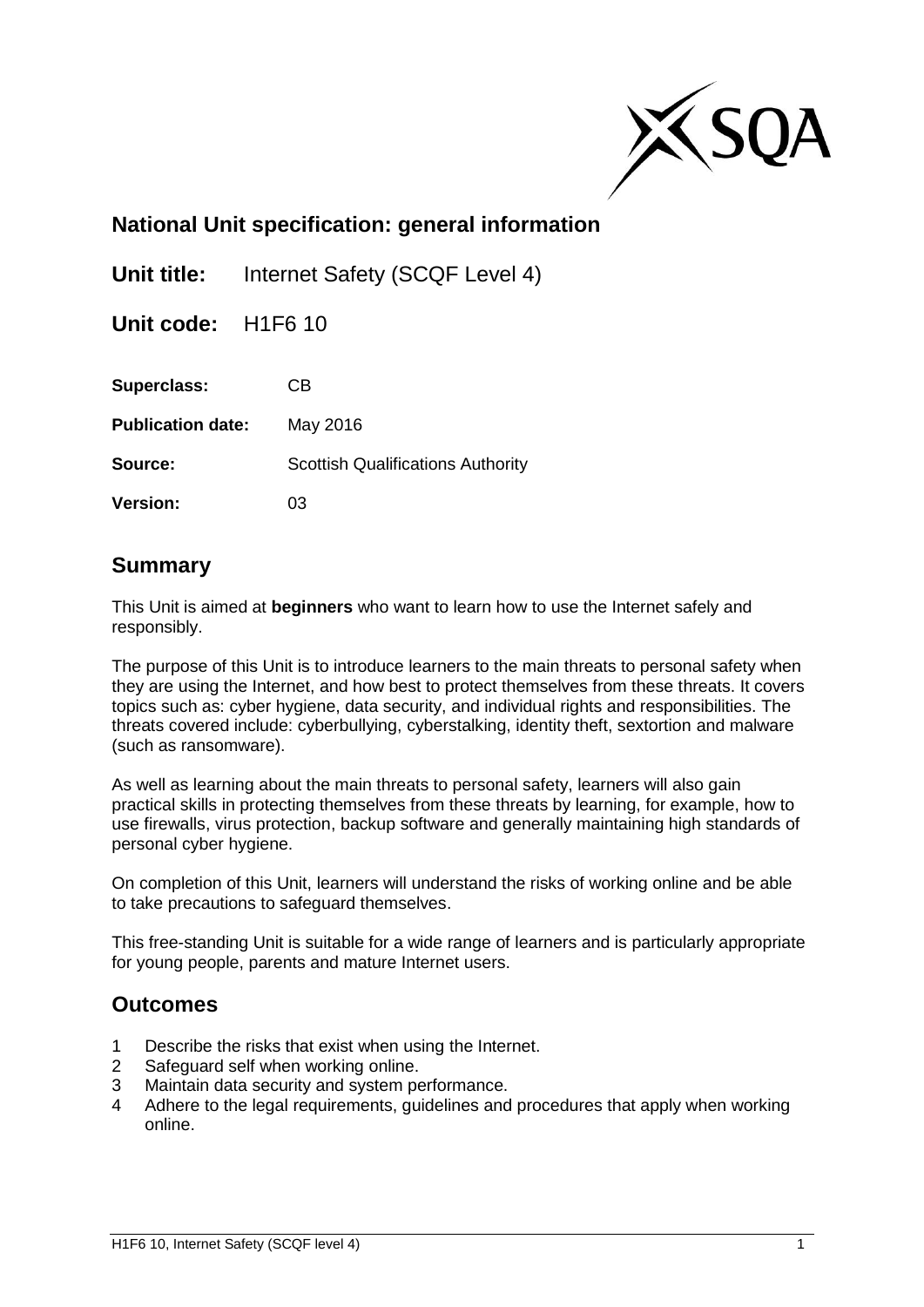# **Recommended entry**

Entry is at the discretion of the centre. No previous knowledge or experience of computers or the Internet is required. However, it would be advantageous if candidates possessed basic IT skills which could be evidenced by having achieved Unit H3LJ 09 *Computer Basics* (SCQF Level 3).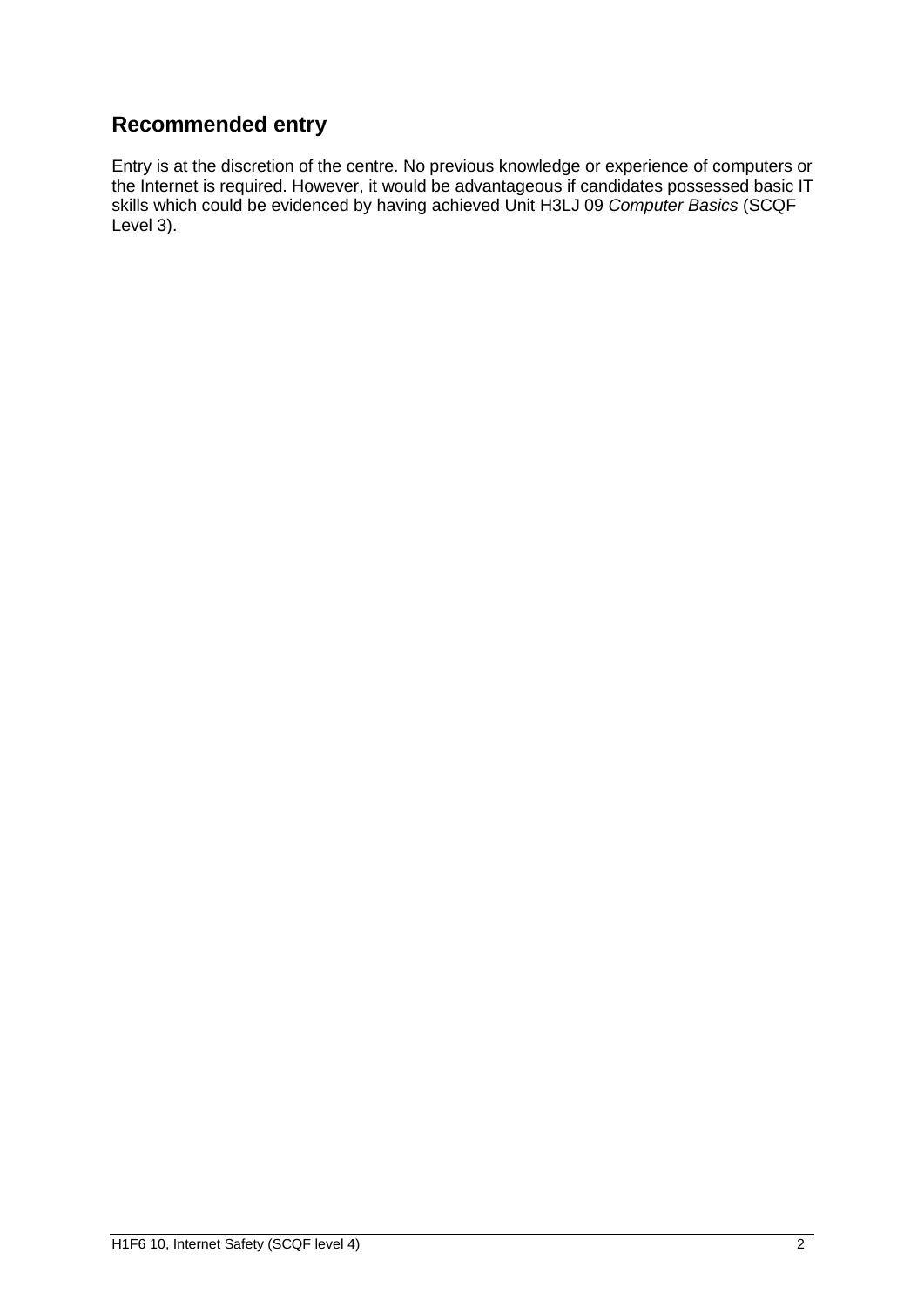# **National Unit specification: general information (cont.)**

**Unit title:** Internet Safety (SCQF Level 4)

## **Credit points and level**

1 National Unit credit at SCQF level 4: (6 SCQF credit points at SCQF level 4\*)

*\*SCQF credit points are used to allocate credit to qualifications in the Scottish Credit and Qualifications Framework (SCQF). Each qualification in the Framework is allocated a number of SCQF credit points at an SCQF level. There are 12 SCQF levels, ranging from Access 1 to Doctorates.*

# **Core Skills**

Achievement of this Unit gives automatic certification of the following Core Skills component:

Complete Core Skill None

Core Skill component Critical Thinking at SCQF level 4

There are also opportunities to develop aspects of Core Skills which are highlighted in the Support Notes of this Unit specification.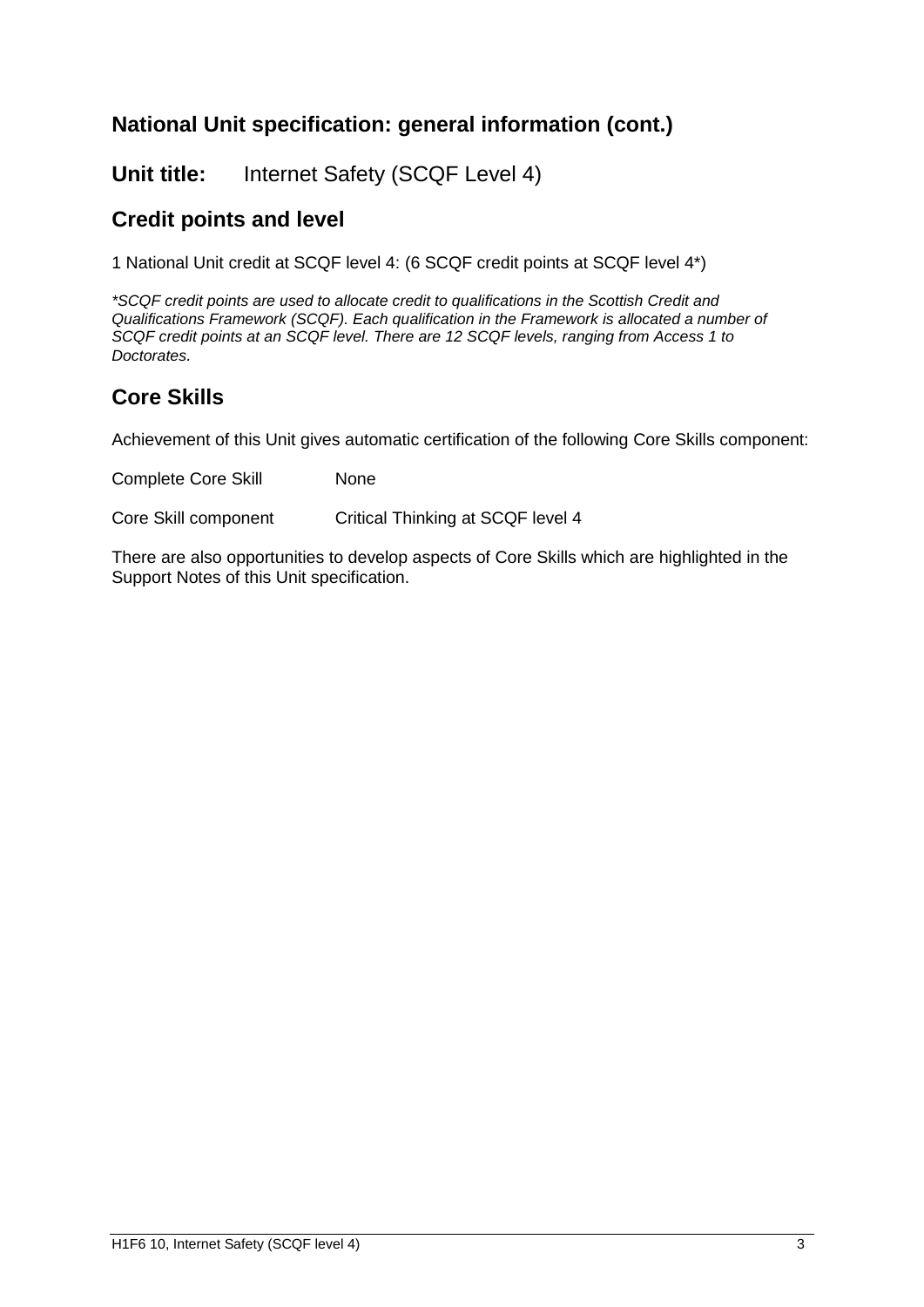## **National Unit specification: statement of standards**

## **Unit title:** Internet Safety (SCQF Level 4)

Acceptable performance in this Unit will be the satisfactory achievement of the standards set out in this part of the Unit specification. All sections of the statement of standards are mandatory and cannot be altered without reference to SQA.

## **Outcome 1**

Describe the risks that exist when using the Internet.

### **Performance Criteria**

- (a) Identify risks to personal safety and personal privacy.
- (b) Identify risks to the security of personal data.
- (c) Identify risks to system performance and integrity.
- (d) Describe how to minimise Internet risks.
- (e) Describe factors that affect the reliability of information on websites.

## **Outcome 2**

Safeguard self when working online.

### **Performance Criteria**

- (a) Take precautions to protect personal safety and personal privacy.
- (b) Protect personal information online.
- (c) Check the identity of other online users.
- (d) Describe the forms and characteristics of cyberbullying.
- (e) Explain when and how to report online safety issues.
- (f) Identify where to get online help and information on e-safety.

## **Outcome 3**

Maintain data security and system performance.

#### **Performance Criteria**

- (a) Take appropriate precautions to maintain security of personal data.
- (b) Take appropriate precautions to maintain system performance and integrity.
- (c) Use appropriate browser safety and security settings to protect self and system.
- (d) Use appropriate software safety and security settings to protect self.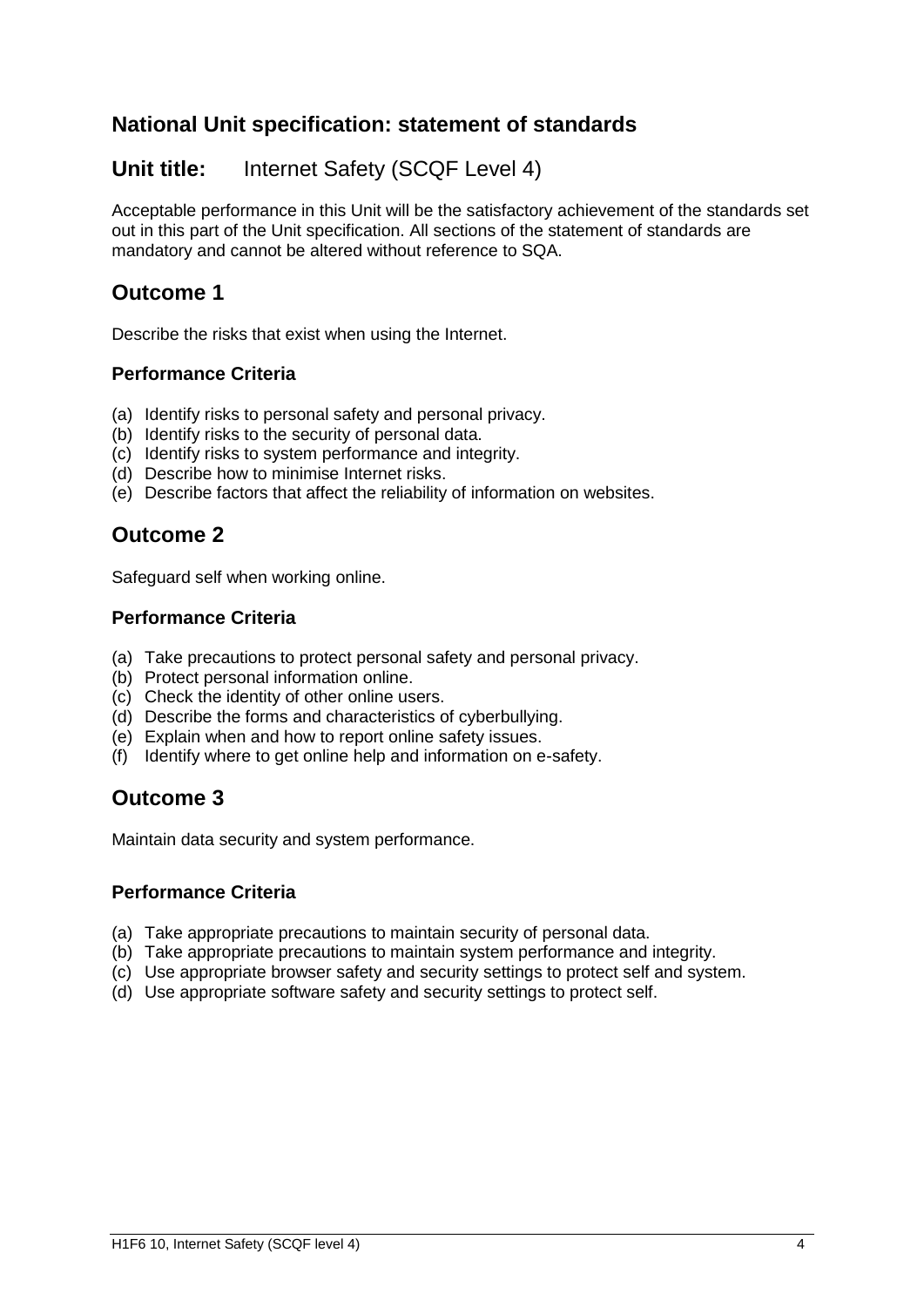## **National Unit specification: statement of standards (cont.)**

**Unit title:** Internet Safety (SCQF Level 4)

## **Outcome 4**

Adhere to the legal requirements, guidelines and procedures that apply when working online.

### **Performance Criteria**

- (a) State the legal requirements on the uploading and downloading of software and other digital content.
- (b) State the legal requirements and guidelines on online behaviour.
- (c) Adhere to guidelines and procedures for the safe use of the Internet.

### **Evidence Requirements for this Unit**

Assessors should use their professional judgement, subject knowledge, experience, and understanding of their candidates to determine the most appropriate ways to generate evidence and the conditions and contexts in which they are used.

Evidence is required to demonstrate that candidates have achieved all Outcomes and Performance Criteria. Sampling may be used in certain circumstances (see below) where the sample is sufficiently random and robust to clearly infer competence in the complete domain.

The evidence for all Outcomes in this Unit may be written, oral or a combination of these. Evidence may be captured, stored and presented in a range of media (including audio and video) and formats (analogue and digital). Particular consideration should be given to digital formats and the use of multimedia.

Given the level of this Unit, the amount of evidence, and corresponding time spent on assessment, should be minimised, but sufficient to satisfy the performance criteria. Whenever possible, evidence should be a naturally occurring by-product of teaching and learning. However, it must be produced by the candidate. Authentication must be used where this is uncertain.

Evidence is required for **two** types of competence: **evidence of cognitive competence** (knowledge and understanding) and **evidence of practical competence** (practical abilities).

The evidence of cognitive competence will relate to Outcome 1 (all performance criteria), Outcome 2 (performance criteria d, e and f) and Outcome 4 (performance criteria a and b). Evidence is required for all of these cognitive competences unless it is generated through testing, in which case sampling may be used.

Evidence of cognitive competence may be sampled, so long as the sample is unknown and unpredictable to the candidate, and large enough to infer competence across the whole domain. Where sampling is used to assess the candidate's knowledge and understanding, an appropriate pass mark should be set.

The evidence of practical competence will relate to Outcome 2 (performance criteria a, b and c), Outcome 3 (all performance criteria) and Outcome 4 (performance criterion c), and may take any appropriate form. Evidence is required for all of these practical (psychomotor)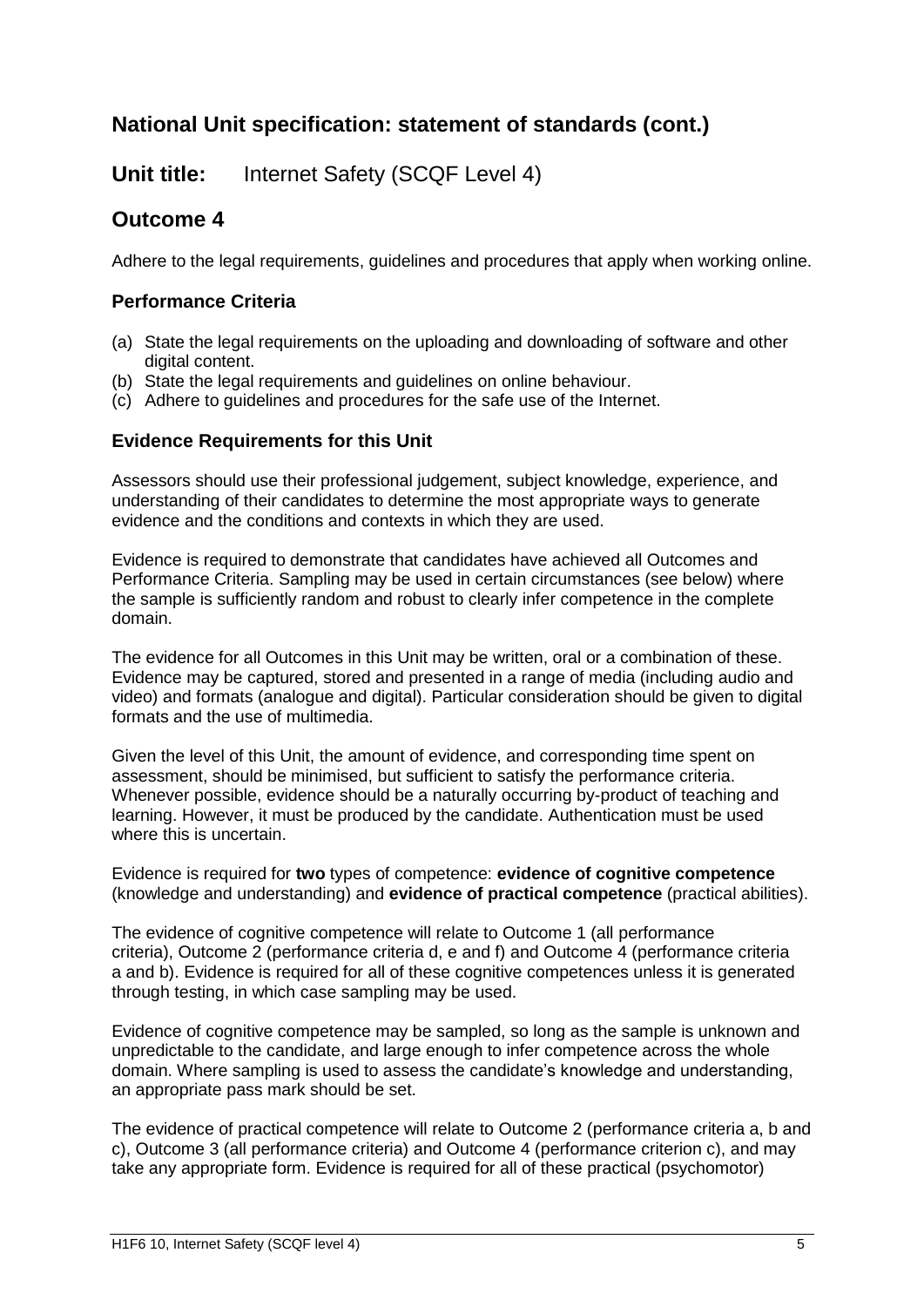competences. Sampling of practical competence is not permissible. It is sufficient to demonstrate these practical competences **once**. For example, if an observation checklist is used to record practical competence, it is sufficient to observe the candidate taking precautions to protect personal safety and personal privacy on one occasion (Outcome 1, Performance criterion a).

The evidence for Outcome 4, PC (c), may be judged by exception. Candidates may be presumed to adhere to guidelines and procedures unless they prove otherwise. Separate evidence is not required to satisfy this criterion.

Evidence of practical competence may be produced over an extended period of time; but where it is generated without supervision some means of authentication must be carried out. The Guide to Assessment provides advice on methods of authentication.

When judging the standard of the evidence, cognisance should be taken of the SCQF Level of this Unit. The most relevant Level descriptions relating to the evidence of cognitive competence for this Unit are:

- basic knowledge
- simple facts and ideas
- knowledge of basic terminology
- identification of consequences of action/inaction.

The most relevant Level descriptions relating to the evidence of practical competence for this Unit are:

- relate knowledge to practical contexts
- use a few skills to complete straightforward tasks
- prepare for familiar and routine tasks
- select and use, with guidance, appropriate tools.

The Guidelines on Approaches to Assessment (see the Support Notes section of this Specification) provide specific examples of instruments of assessment.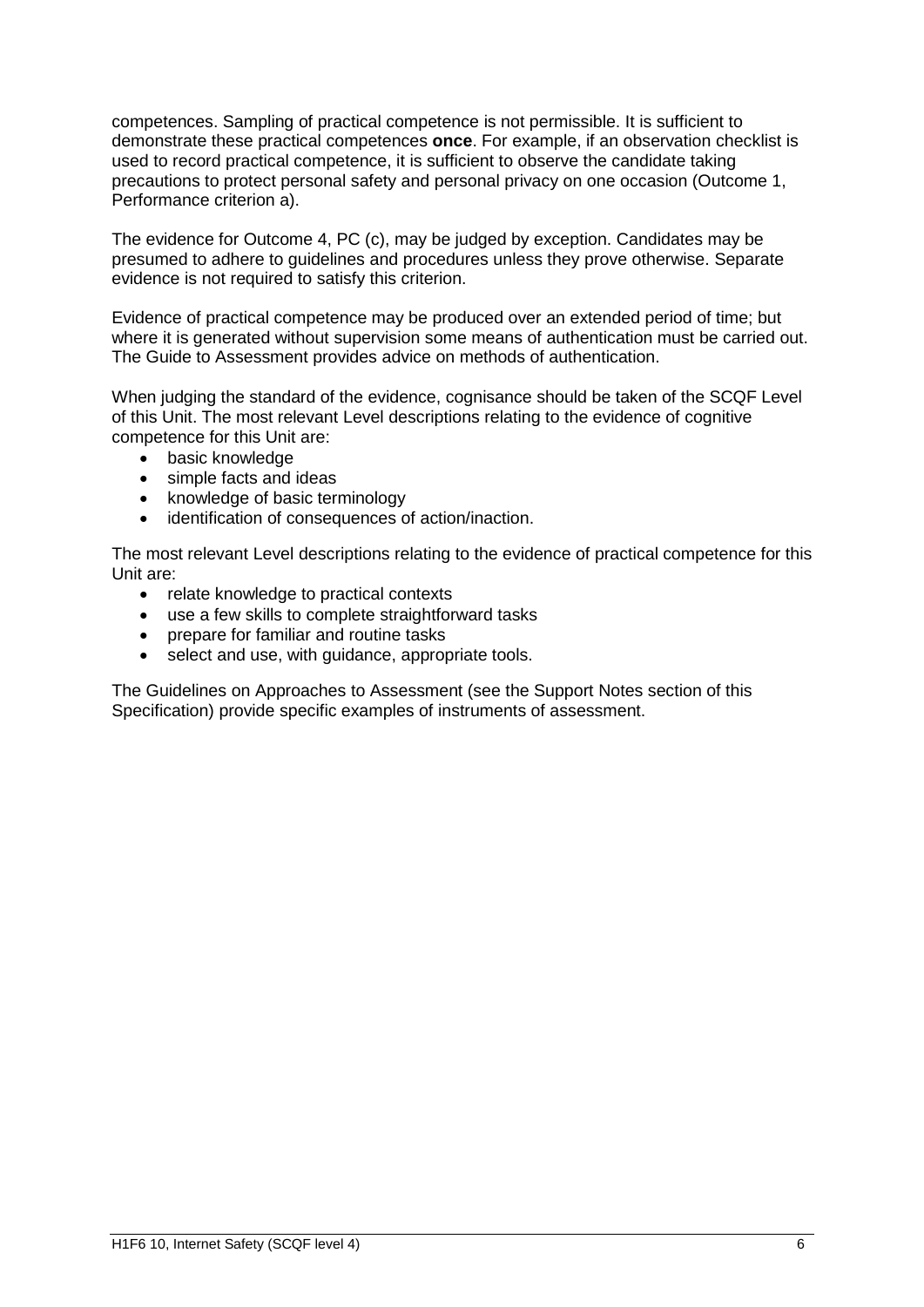## **Unit title:** Internet Safety (SCQF Level 4)

This part of the Unit specification is offered as guidance. The support notes are not mandatory.

While the exact time allocated to this Unit is at the discretion of the centre, the notional design length is 40 hours.

## **Guidance on the content and context for this Unit**

The overall aim of this Unit is to enable learners to work safely and responsibly online. The Unit will provide learners with information about the safety factors and legal considerations which need to be taken account of when using the Internet and give them practical experience of using these. Learners should be aware that, at the time of writing, there is no clearly defined law governing cyberbullying or sextortion; there are several different laws that may apply in England, Wales and Scotland. It is anticipated that the Unit will be delivered over an extended period of time, during which learners can be observed in their natural environment applying their knowledge of Internet safety. The Unit covers all of the skills outlined in the 'Internet Safety for IT Users' qualification produced by e-Skills '(now the Tech Partnership)', the Sector Skills Council for Business and IT.

The current context for this Unit is one of concern about the safety of young people on the Internet. This environment is partly the result of media stories relating to (for example) the abuse of young people or the financial deception of more mature users. An important Outcome of this Unit is to re-assure users that the Internet is a relatively safe environment so long as the appropriate precautions are followed. The broad context of this Unit is one of encouraging the safe and responsible use of the Internet — not discouraging its use through negative stories or obtrusive safety precautions. The Internet should be presented as a unique human achievement with huge potential for education and communication — but with potentially serious consequences if not used correctly. Particular attention should be paid to the risks involved in accessing the Internet from mobile devices.

Support materials are available for this Unit including online teaching, learning and assessment resources. Please contact SQA for additional information. The precise contents of this Unit will change over time, as Internet threats come and go and legislation is introduced or repealed. The following guidance exemplifies the Standards in terms of contemporary technologies, threats and legislation.

#### **Outcome 1**

This Outcome relates to the risks that can exist when using the Internet.

Performance criterion (a) relates to identifying risks to users' personal safety and personal privacy. Learners should be aware that threats to personal safety and privacy include abusive behaviour ('cyberbullying'), inappropriate behaviour, grooming, cyberstalking and sextortion (extortion involving sex-related digital photos). They should appreciate that despite taking place in the virtual (online) world, all of these activities have consequences that can manifest in the physical world. Learners should be aware that these threats can appear in a variety of different contexts, eg text messages, chat rooms, e-mail, social networking sites and instant messaging. They should also be aware of the need to minimise their 'digital footprint' by minimising the amount of personal information they reveal online. It is always a good idea to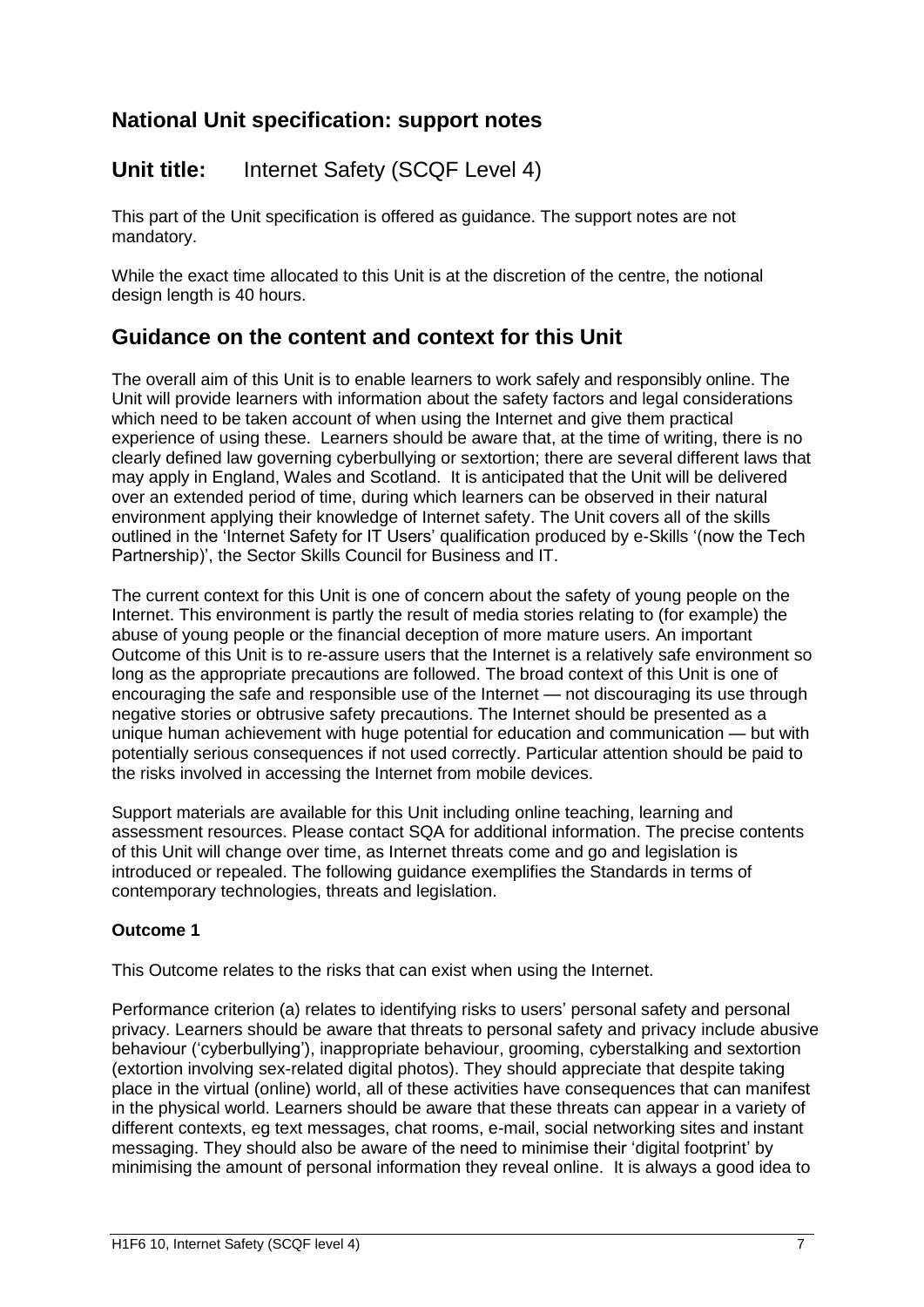# **Unit title:** Internet Safety (SCQF Level 4)

remember the golden rule of social media and online communications: do not post, share or tweet content you wouldn't be comfortable sharing with the entire world.

Performance criterion (b) relates to identifying risks to the security of personal data. All online activities contain an element of risk, eg shopping, texting, e-mails, phone calls, use of social media sites and browser searches. Learners should be aware that risks to the security of personal data includes malicious programs (including viruses, worms, trojans, spyware, adware), hackers, phishing, social engineering (attempts to trick someone into believing they are a friend or acquaintance) and identity theft. Learners should be aware that social engineering tactics include, but are not limited to, shoulder surfing and eavesdropping and should be able to identify examples from all of these categories.

Performance criterion (c) relates to identifying risks to system performance and integrity. Learners should be aware that threats to system performance and integrity include unwanted e-mail (often referred to as 'spam'), malicious programs (including viruses, worms, trojans, spyware and adware) and hackers, and should be able to identify examples of all of these categories. Learners should also be made aware of non-existent ('hoax') threats (such as virus hoaxes) and emerging threats (which include 'ransomware').

Performance criterion (d) relates to minimising Internet risks.

Learners should be aware of the steps they can take to minimise Internet risks, including withholding personal information, reporting incidents to a responsible adult and making correct use of browser and social network security settings.

Performance criterion (e) relates to the factors that affect the reliability of information on websites.

Learners should be aware that the information found online cannot always be assumed to be reliable and should know how to check factors, such as scope of coverage, authority, objectivity, accuracy and timeliness.

#### **Outcome 2**

This Outcome relates to safeguarding oneself when working online.

Performance criterion (a) relates to taking appropriate precautions to protect personal safety and privacy. Learners should be aware that precautions for maintaining user safety include content filtering, proxy servers, monitoring and reporting user behaviour, and withholding personal information. The need to select non-trivial usernames and passwords should also be taught. Detailed advice should be provided on password selection, including the importance of selecting passwords of differing strengths to reflect their varying applications.

Performance criterion (b) relates to protecting personal information online. Learners should be aware that using mobile devices, smartphones and tablets, in public places could also present a risk to their online personal data. Learners should be aware of the need to restrict the amount of personal information they reveal online.

Performance criterion (c) relates to checking the identity of others online.

Learners should be aware that people they encounter online may not be what they appear to be and should take steps to confirm their identity, eg: by checking with others who may know them. They should also be aware of the use of WHOIS to check the ownership of domain names.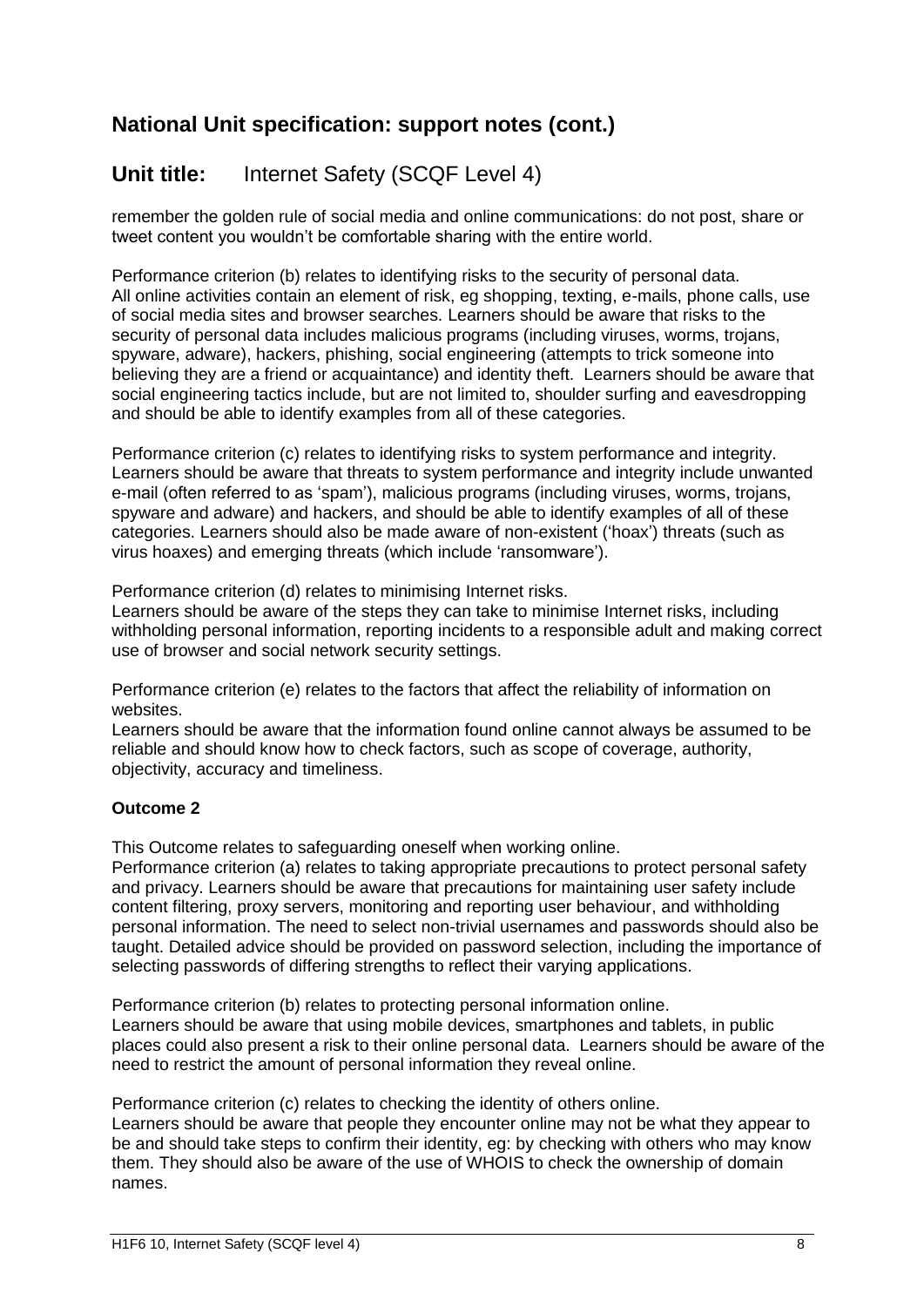Performance criterion (d) relates to describing the forms and characteristics of cyberbullying. Learners should be aware that cyberbullying is unacceptable and should be reported to the relevant authorities. They should know that cyberbullying can take many forms, eg text messaging, e-mail, instant messaging, comments on social networking sites, videos, sextortion, etc.

Performance criterion (e) relates to identifying when and how to report online safety issues. Learners should know what types of issues require to be reported and how to report them, particularly using the Click CEOP button and the CEOP website [\(http://ceop.police.uk/\)](http://ceop.police.uk/).

Performance criterion (f) relates to identifying where to get online help and information on esafety. Learners should be aware of sources of online help and information, including <http://www.thinkuknow.co.uk/> and [http://www.childline.org.uk.](http://www.childline.org.uk/)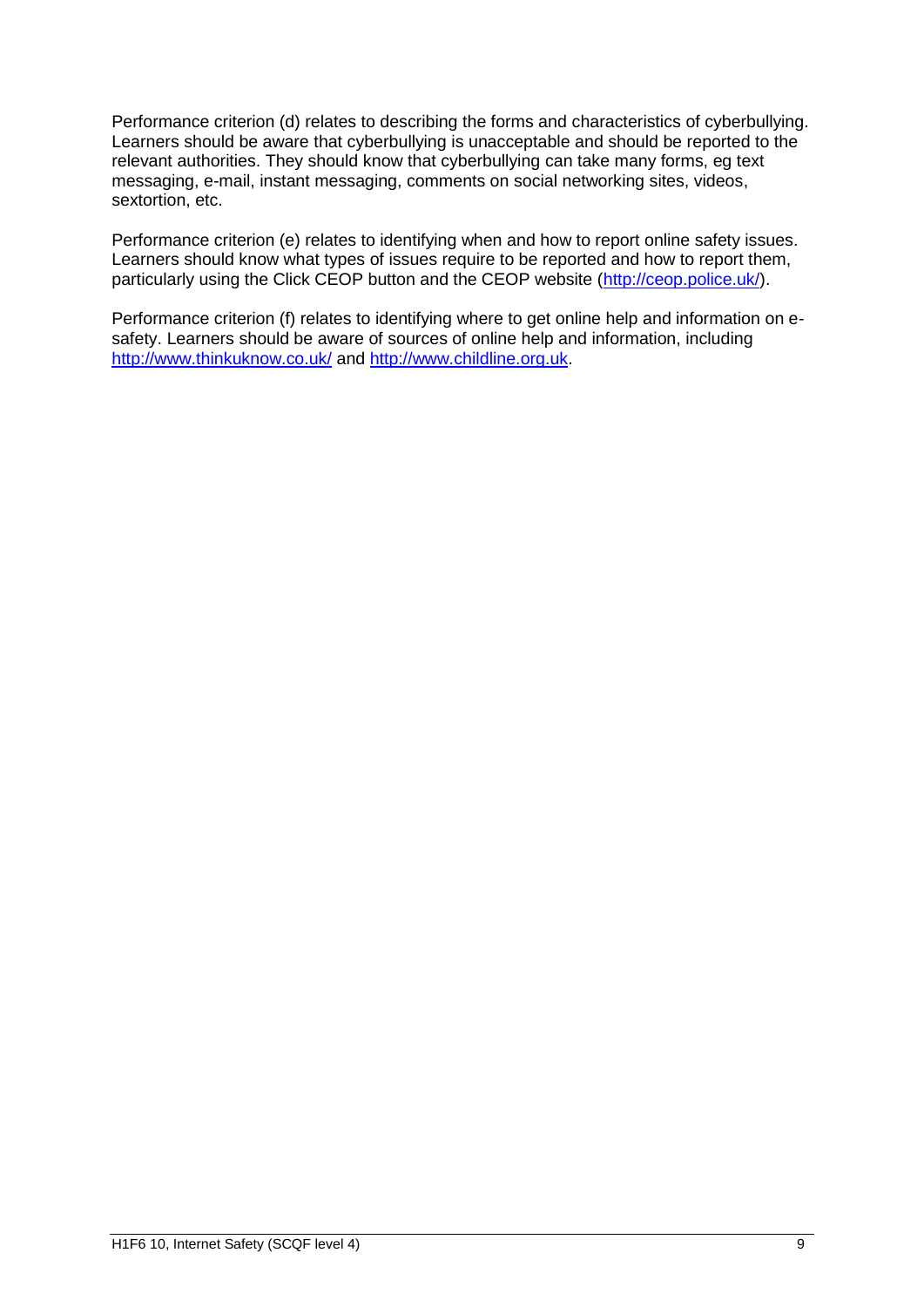## **Unit title:** Internet Safety (SCQF Level 4)

### **Outcome 3**

This Outcome relates to maintaining data security and system performance.

Performance criterion (a) relates to taking appropriate precautions to maintain security of personal data. Learners should be aware that precautions for maintaining the security of personal data include firewalls, software for detecting and disabling malicious programs or malware (including viruses, worms, trojans, spyware and adware) and e-mail filtering software (spam filters). They should be able to describe the precautions which can be taken in all these categories, including the use of Internet security suite, which may cover more than one category of threat. If an Internet security suite is not used, a range of different software programs will have to be collected to provide the cover for each of the various threats. Cyber hygiene should be routinely undertaken (cyber hygiene is a means of appropriately protecting and maintaining IT systems and other mobile devices and implements cyber security best practices), eg knowing what's connected to and running on a network, implementing key security settings to help protect systems, regularly updating all apps, software, and operating systems. They should also be aware that while system performance and data security are separate topics, the precautions taken may end up addressing the same issues

Performance criterion (b) relates to taking appropriate precautions to maintain system performance and integrity. Learners must be aware that precautions for maintaining system performance and integrity include firewalls, software for detecting and disabling malicious programs or malware (including viruses, worms, trojans, spyware and adware) and e-mail filtering software (spam filters). They must be able to describe the precautions which can be taken in all these categories, including the use of Internet security suites, which may cover more than one category of threat. If an Internet security product is not used, a range of different software programs will have to be collected to provide the cover for each of the various threats. Cyber hygiene should be routinely undertaken (cyber hygiene is a means of appropriately protecting and maintaining IT systems and other mobile devices and implements cyber security best practices), eg knowing what's connected to and running on a network, implementing key security settings to help protect systems, regularly updating all apps, software, and operating systems.

Performance criterion (c) relates to using appropriate browser safety and security settings. Learners should be aware of the need to select the correct level of browser safety and security settings and know how to do this for major browsers, such as Internet Explorer, Firefox and Microsoft Edge.

Performance criterion (d) relates to using appropriate client software safety and security settings. Learners should be aware that many sites, including major social networking sites, allow users to configure safety and security settings, but the default settings are not always the best option. This performance should include Cloud computing.

#### **Outcome 4**

This Outcome is about adhering to legal requirements, guidelines and procedures that apply when working online.

Performance criterion (a) relates to stating legal requirements on the uploading and downloading of software and other digital content. Learners should be aware that legal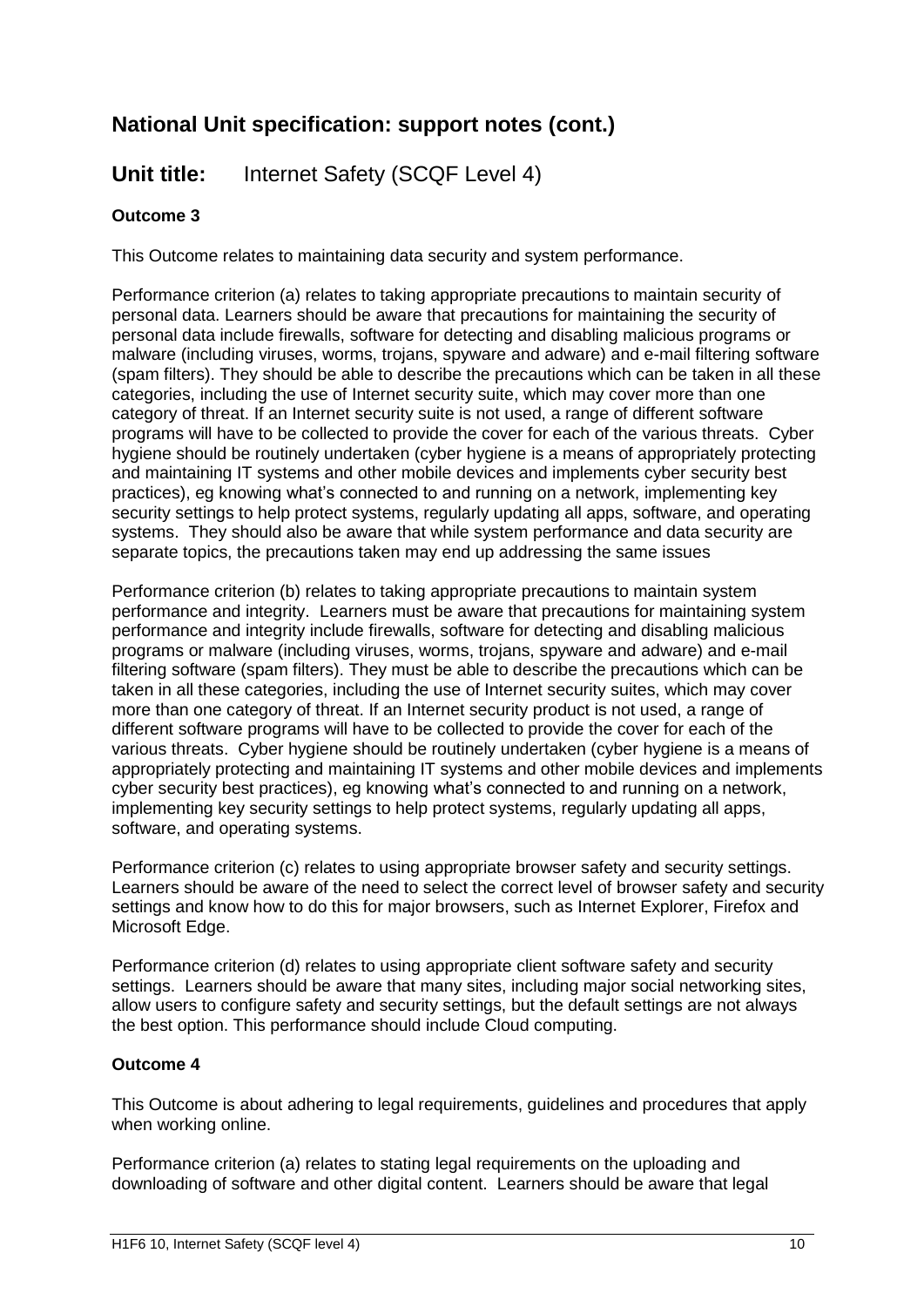requirements on the uploading and downloading of software and data, including music and videos, include copyright and digital rights management, such as restricting the number of times a media file can be copied or converted to another format. Software licensing should be considered (such as freeware and shareware).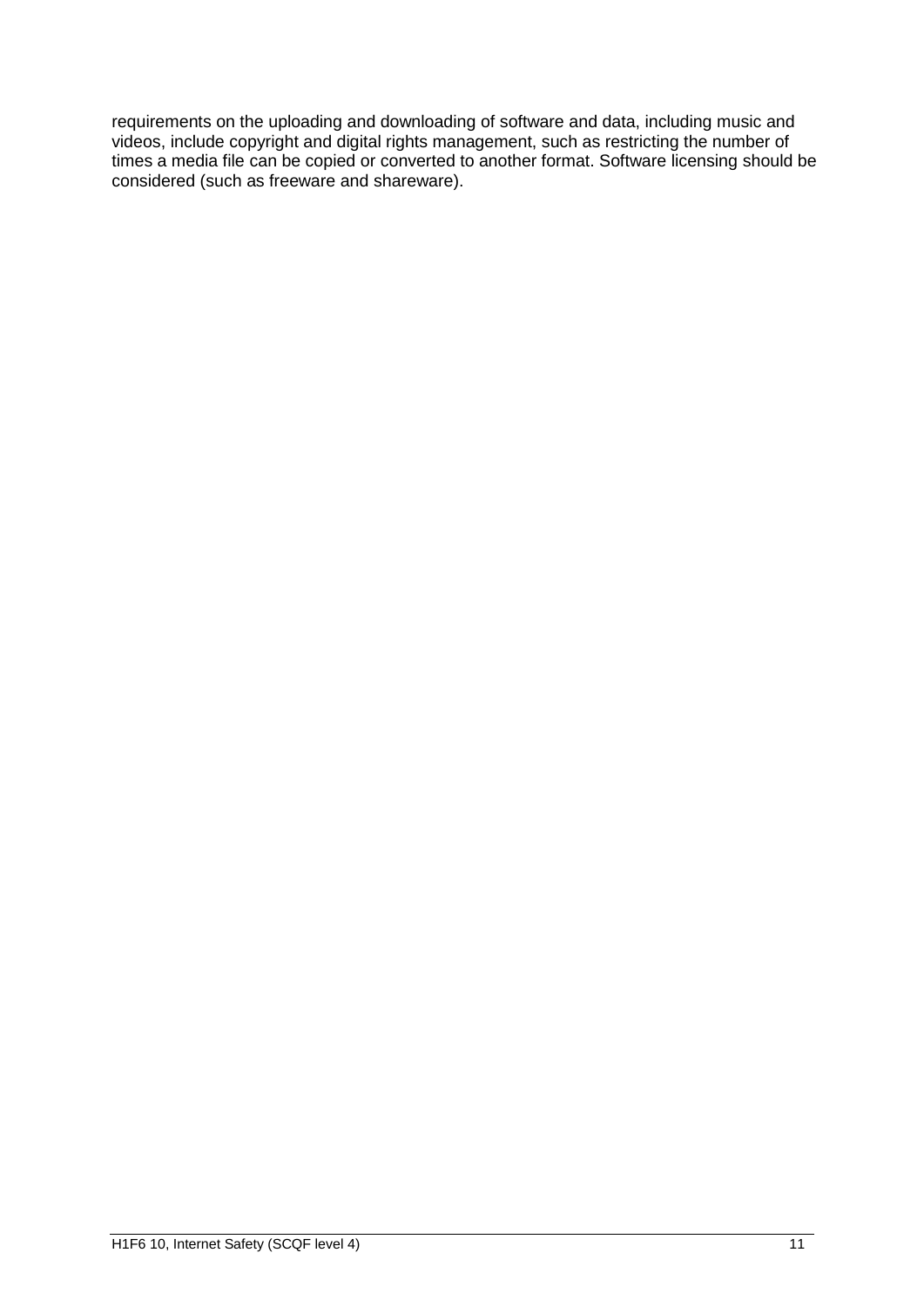## **Unit title:** Internet Safety (SCQF Level 4)

Performance criterion (b) relates to stating legal constraints on online behaviour. Learners should be aware that legal constraints on online behaviour include protection of children legislation, which prohibits grooming and inappropriate behaviour towards minors. They should be introduced to 'netiquette', which describes the recommended conduct of users in various online environments. Libellous behaviour should also be discussed.

Performance criterion (c) is about adhering to guidelines and procedures for the safe use of the Internet. It is not sufficient for learners to simply demonstrate knowledge of guidelines and procedures — they must be seen to apply these.

### **Guidance on learning and teaching approaches for this Unit**

A practical hands-on approach to learning should be adopted to engage learners and exemplify key concepts. However, all practical activities should be underpinned with appropriate knowledge before learners commence these activities.

It is recommended that learners gain hands-on experience of at least one example of each type of software mentioned in these Notes. While teaching will necessarily focus on a specific product, the generic features of the class of software should be emphasised.

An important Outcome for this Unit is that learners develop an appropriate technical vocabulary. Terminology and underpinning knowledge should be introduced in a practical context.

The actual distribution of time between Outcomes is at the discretion of the centre. However, one possible approach is to distribute the available time equally over the four Outcomes, ie 10 hours per Outcome.

Throughout this Unit, learner activities should relate to their personal or vocational interests. For example, learners should visit websites and chat rooms, and download content relating to their academic work, hobbies and pastimes, recreational and entertainment preferences or other topics that can genuinely hope to stimulate their interest. Teaching should be exemplified in terms of services and technologies that the learners can relate to and are likely to use, such as community sites for older teenagers, or online travel sites for more mature students.

The use of case studies is recommended.

Learners should be aware that Cyberbullying in itself is not a crime, and is not covered by a specific law in the UK. However, by committing an act of cyberbullying, a person may be committing a criminal offence under a number of different acts that may differ across borders. Scotland, England, Northern Ireland and Wales may use different Acts to secure prosecutions. At the time of writing, reforms to existing Acts are being debated and new/reformed Acts may become law by the end of 2016.

Cyberbullying and the Law – [anti-bullying alliance] <http://www.anti-bullyingalliance.org.uk/resources/cyberbullying/cyberbullying-and-the-law/>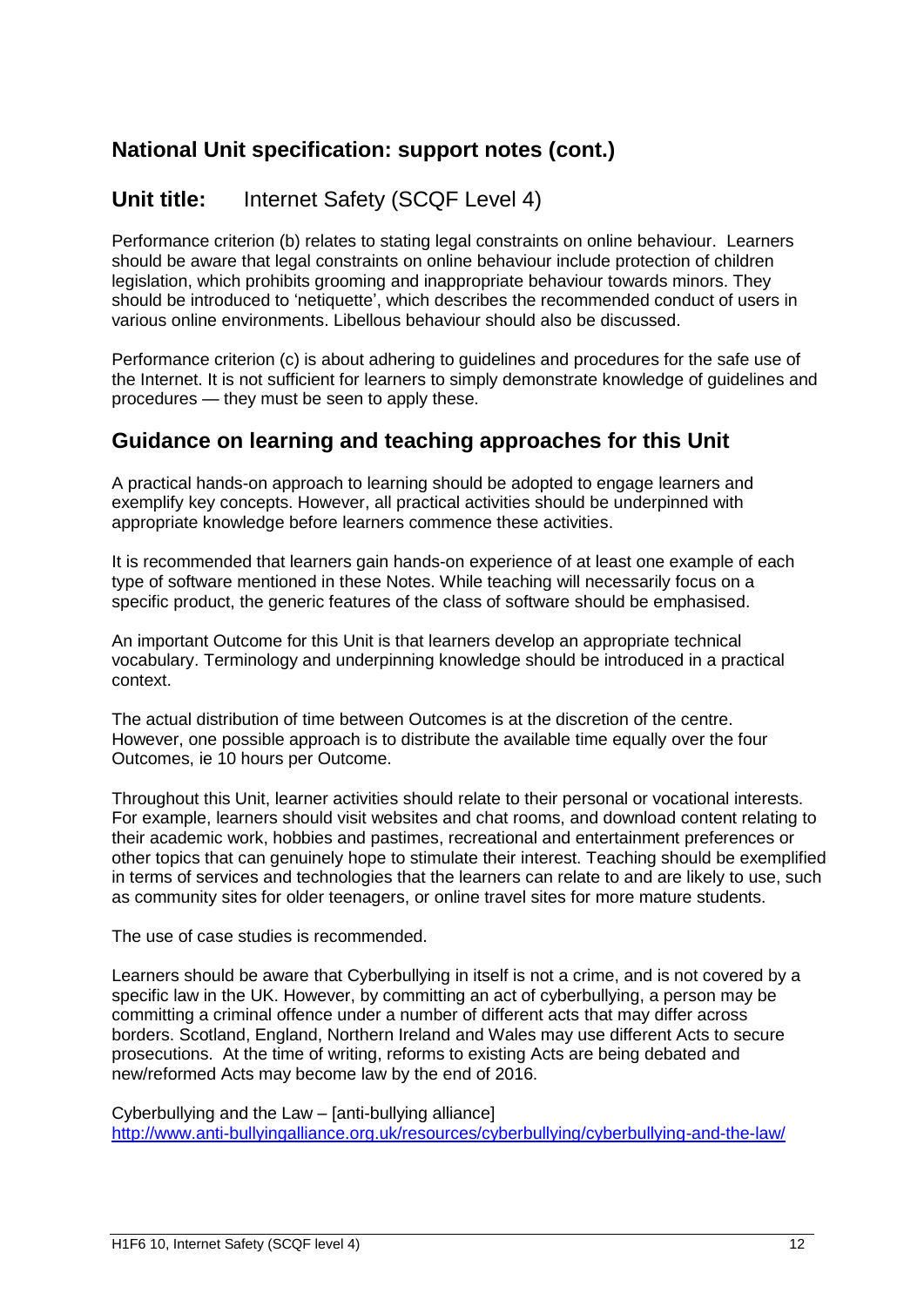The Scottish Law Commissions Paper on Cyber-crime affecting personal safety, privacy and reputation including cyberbullying - Promoting Law Reform - 2015 [http://www.lawreform.ie/\\_fileupload/Issues%20Papers/ip6Cybercrime.pdf](http://www.lawreform.ie/_fileupload/Issues%20Papers/ip6Cybercrime.pdf)

Existing Acts that may be used to secure prosecutions include:

Scottish Acts covering child protection: A national approach to anti-bullying. <http://www.gov.scot/Publications/2010/11/12120420/14>

National Guidance for Child Protection in Scotland -Scottish Government 2014. <http://www.legislation.gov.uk/asp/2005/9/contents>

Sexual Offences (Scotland) Act 2009 <http://www.legislation.gov.uk/asp/2009/9/contents>

Protection of Children and Prevention of Sexual Offences (Scotland) Act 2005 <http://www.legislation.gov.uk/asp/2005/9/contents>

England, Wales and Northern Ireland might use other laws such as those described by the following:

The Cyber Smile Foundations - List of UK acts covering cyberbullying <https://www.cybersmile.org/advice-help/category/cyberbullying-and-the-law>

Anti-Cyberbullying Laws in the UK - (October 2014) NoBullying.com <http://nobullying.com/anti-cyber-bullying-legislative-matters-in-the-uk/>

Sexual offences - CPS Guide [http://www.cps.gov.uk/news/fact\\_sheets/sexual\\_offences/](http://www.cps.gov.uk/news/fact_sheets/sexual_offences/)

This Unit may be delivered as stand-alone or in conjunction with other Units. Where it is delivered alongside other Units, there is an opportunity to contextualise this Unit in terms of the contents of the other Unit(s), since this Unit's contents are generic and may lend themselves to a variety of contexts.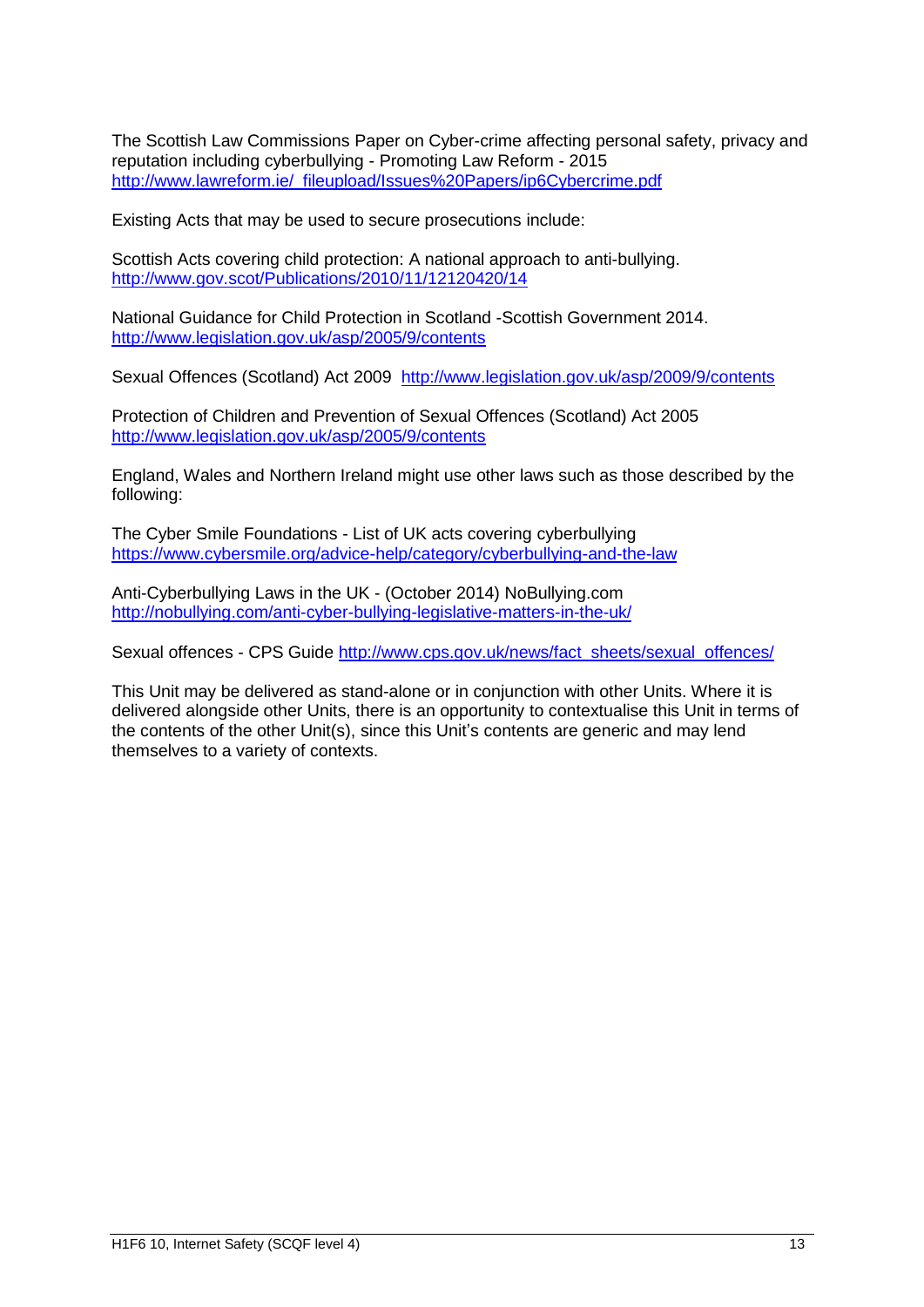**Unit title:** Internet Safety (SCQF Level 4)

### **Guidance on approaches to assessment for this Unit**

The approach to assessment for this Unit could be traditional or online.

A traditional approach to assessment for this Unit could comprise two assessments:

- 1. **Test** for cognitive competence.
- 2. **Observation checklist** for practical competence.

The test could be a multiple-choice test, comprising 20 multiple-choice questions covering the knowledge and understanding of this Unit (see Evidence Requirements). The pass mark (assuming four options are used in each question) would be 12 out of 20. The questions would relate to basic knowledge and understanding, and most would involve factual recall.

The observation checklist would record candidates completing each practical activity on at least one occasion. The assessor would complete the checklist asand-when s/he observes the candidates satisfying each relevant Performance criterion (see Evidence Requirements).

A more contemporary approach to assessment would involve the candidate maintaining a **web log (blog)** of their learning and practical activities during this Unit. The blog should record, on a day-by-day or week-by-week basis, the teaching and learning that take place. The posts would have to be adequate (individually or collectively) to satisfy every Performance criterion in this Unit.

In this scenario, it would be adequate for candidates to describe their practical activities. For example, candidates could describe the precautions that they took to protect their personal safety and privacy (Outcome 2, Performance criterion a), rather than being observed actually doing it. However, the posts should provide enough detail to give the assessor confidence that the candidate has actually carried out the task and satisfied the associated Performance criterion. It would not be acceptable to simply post: "Today I protected my personal safety and privacy". In this scenario, authentication would be vital (such as oral questioning) to confirm that the blog post was actually undertaken by the candidate and not simply invented.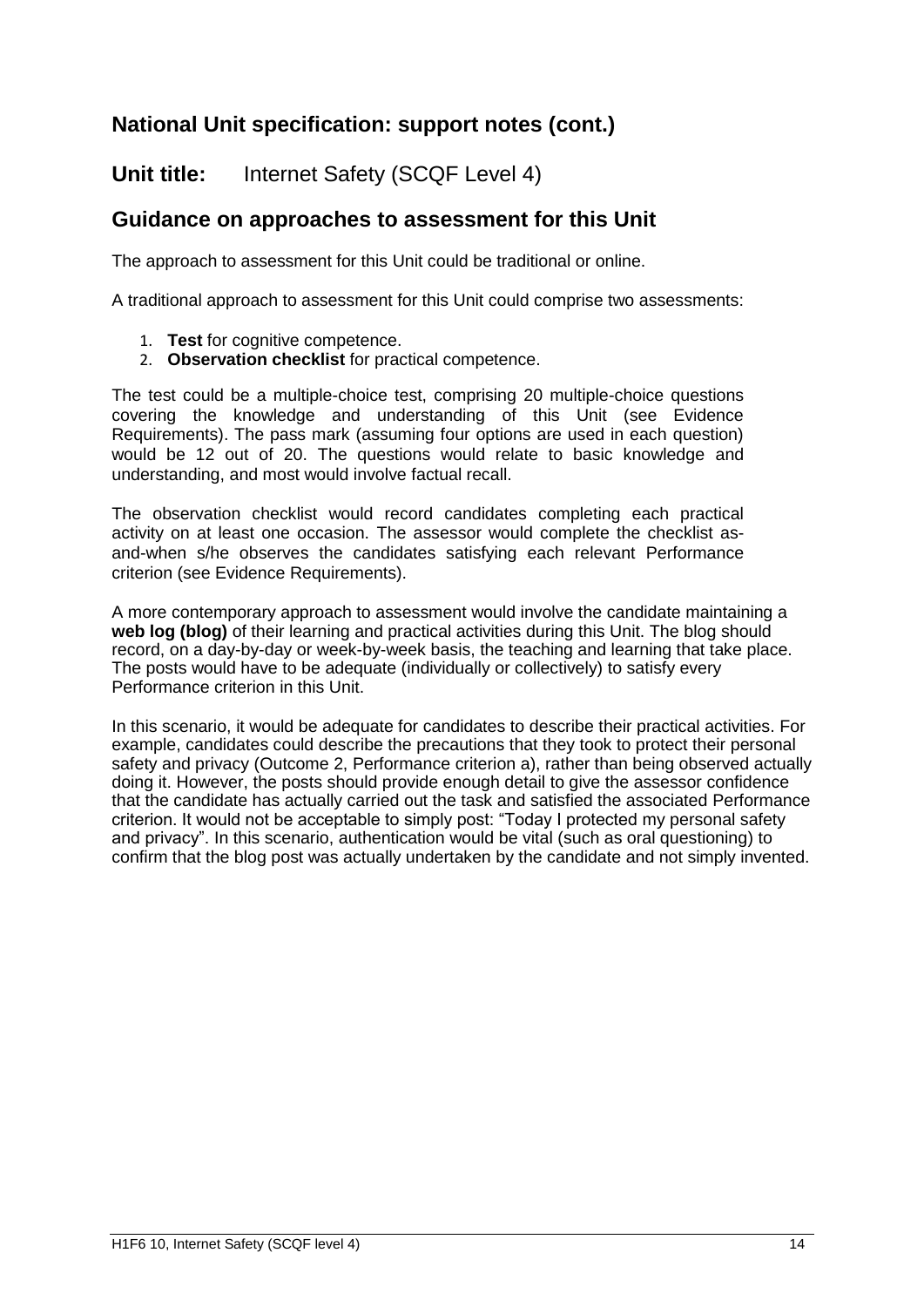**Unit title:** Internet Safety (SCQF Level 4)

### **Opportunities for the use of e-assessment**

E-assessment may be appropriate for some assessments in this Unit. By e-assessment we mean assessment which is supported by Information and Communication Technology (ICT), such as e-testing or the use of e-portfolios or social software. Centres which wish to use e-assessment must ensure that the national standard is applied to all candidate evidence and that conditions of assessment as specified in the Evidence Requirements are met, regardless of the mode of gathering evidence. Further advice is available in *SQA Guidelines on Online Assessment for Further Education (AA1641, March 2003), SQA Guidelines on e-assessment for Schools (BD2625, June 2005)*.

## **Opportunities for developing Core Skills**

This Unit has the Critical Thinking component of Problem Solving embedded in it. This means that when candidates achieve the Unit, their Core Skills profile will also be updated to show they have achieved Critical Thinking at SCQF level 4.

### **Disabled candidates and/or those with additional support needs**

The additional support needs of individual candidates should be taken into account when planning learning experiences, selecting assessment instruments, or considering whether any reasonable adjustments may be required. Further advice can be found on our website **www.sqa.org.uk/assessmentarrangements**